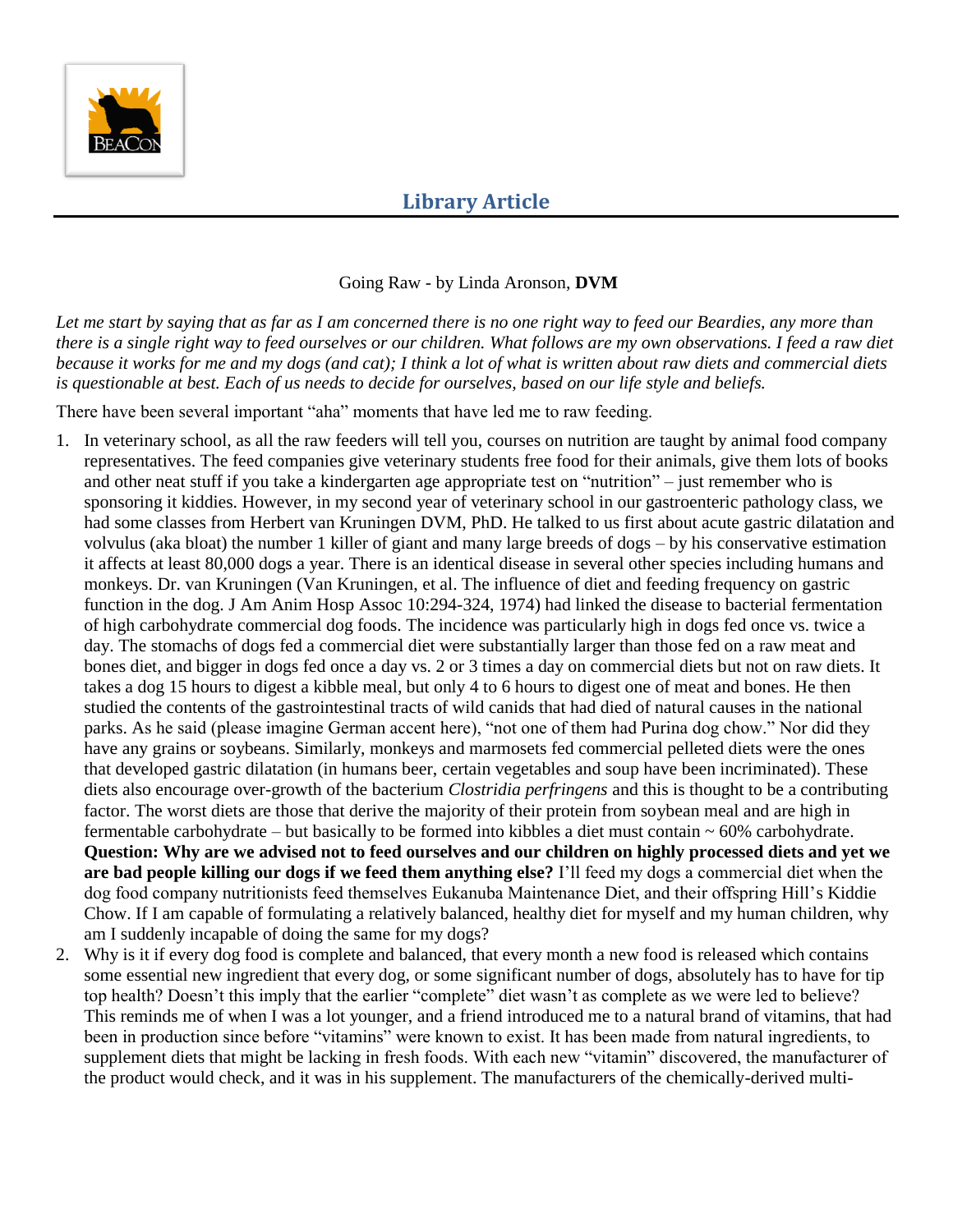

vitamins had to scurry around to add it into the mix. That's how I feel about raw feeding, it's already in there. I don't need to add it.

3. Many of the diseases we see in modern veterinary practice are either new or increasing in frequency. One of the rare instances where I push owners towards raw feeding is when their dog has inflammatory bowel disease (IBD). This is a modern disease. In humans a link has been found to improved hygiene. Over millennia humans evolved to coexist with an intestinal population of worms. Dr. Joel Weinstock's group at the University of Iowa has brought human IBD into complete remission by giving patients non pathogenic worm eggs. Worms grow in the intestines for a while, but long after they have cleared their system remission continues (Summers, R.W, et al.: Trichuris Suis Appears Safe and Effective in the Treatment of Inflammatory Bowel Disease: A Possible Example of Th2 Conditioning of the Mucosal Immune Response. Am. J. Gastro., 98:2034-2041, 2003). In dogs, many on the verge of euthanasia for intractable IBD, switching to a raw diet has proven curative, giving these dogs' g/i tracts food they can handle. Other modern diseases that seem to be strongly linked to diet include: diabetes – type 2 diabetes and metabolic disorder have been reported in all species fed diets high in processed carbohydrates; allergies – not just food allergies, although grain allergy is prevalent, but allergies to other environmental allergens have been linked to grains; ear infections; kidney disease, and stones in the urinary system; deficiencies of important amino acids and their derivatives – lack of carnitine and taurine especially can lead to heart disease; periodontal disease and gingivitis – at one time dogs did not get cavities, now they do, and diseases of the teeth and gums can lead to systemic bacteremia and consequent heart and kidney disease; obesity. (That isn't to say raw fed dogs can't get too fat, but in making diets palatable dogs are encouraged to overeat, and the bags generally recommend you feed more than the dog needs.)

#### **Debunking some myths and the Twinkie generation.**

Unfortunately, there will be people who become evangelical in promoting diets of whatever type, and this seems to be particularly the case with raw feeding – both pro and anti. Dogs have not been wolves for millennia - even though their gene sequences differ by only 1-2% that is more than the difference between humans and chimpanzees. It is probably true that there has been no change in the gastrointestinal tract and physiology of the dog in the past 150 years since commercial diets began to appear, but dogs have lived on table scraps and hand-outs a lot longer than that. As long as dogs have tied their lot in with humans, they probably weren't getting the best of the available food, they got the leftovers. There have not been a lot of studies, but one of feral dogs in Italy and another of stray dogs in Maryland, found that these dogs were not hunting in the traditional sense, but raiding garbage dumps. Even dogs that team up and kill domestic livestock rarely eat the animals they kill. They have gone into a frenzy of killing, perhaps as a memory of times past, but have forgotten the purpose of the kill, to eat the prey. There may be exceptions, but dogs are no longer the hunters that wolves are and have adapted to eating whatever bones we throw them. On the other hand, there seems to be little difference between the digestive system of the modern dog and that of his wolf ancestors, so he can adapt very well to eating the same kind of diet. His intestines just aren't designed to extract optimal nutrition from a carbohydrate/grain based diet, which is why so much of the commercial diet passes through unchanged.

Commercial dog foods did indeed develop from a desire to use grain tailings rather than throwing them away, and to add animal fat, previously used in detergents when that role was usurped by phosphates. Then again, dogs have always eaten what we don't want. Human food at the time was not protected from adulteration, sand in the sugar and lead in the flour. It was a bad time all round, industrialization was hard on the diet of man and animals. Fresh meat carried a premium price and wasn't to be fed to animals. Now, realizing the willingness of the consumer to pay handsomely to feed his dog, canine nutrition is heavily researched, and new requirements are being found and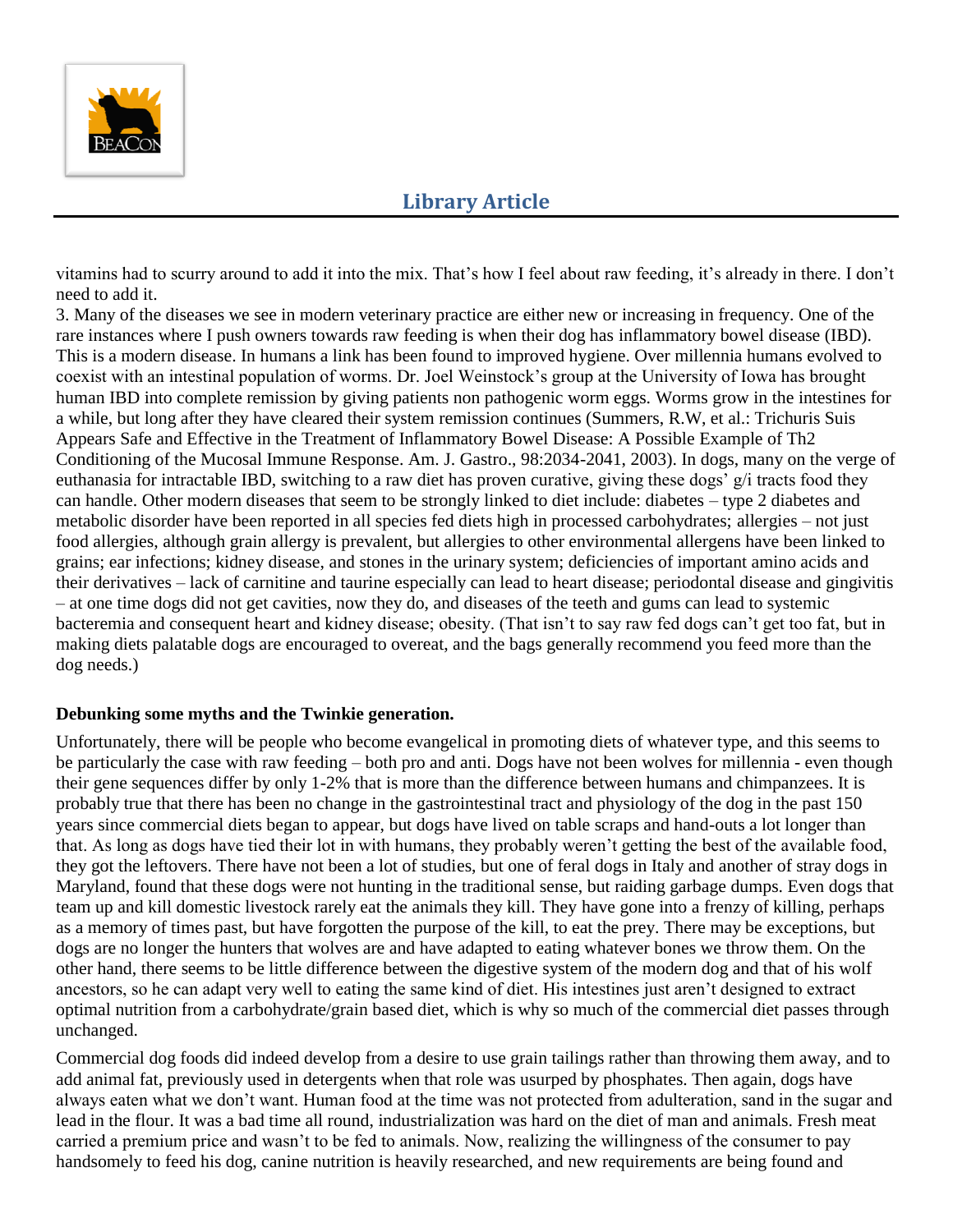

addressed. Dead, drugged, diseased and down (4D) meat isn't going into premium commercial dog food, although it may still be fed raw to racing greyhounds, nor are dead dog and cat carcasses being used. There has been a radical change in the industry in recent years. I arrived in this country in 1975, and unquestioningly fed my dog kibble. In England our dogs had eaten canned dog food and leftovers from family meals. The first family dog I knew died when a cooked lamb chop bone perforated her intestine. I was not about to feed bones – I still wasn't aware of the difference between raw and cooked bones – usually only brittle cooked bones splinter into sharp points, and while I can't believe I never questioned why wild dogs seemed to be able to eat bones with impunity, either I didn't, or else I figured it culled quite a lot of them. Back around 1980 all canine illness suddenly was laid at the feet of the preservatives used to prevent fat in commercial food from going rancid. Ethoxyquin became a dirty word among dog owners. When my dog developed mammary cancer, I found the only preservative free food (Cornucopia) and fed her that. Low and behold, she has been given 6 weeks or less to live and lived three and a half more years. Increasingly sophisticated niche diets became available. I recently went into an upscale pet store with a friend about to open her own grooming, feed and supply store for a little research. I was amazed, appalled and fascinated by what I found. What I wasn't convinced of was that this was better for my dogs than what they were eating. Every effort was made to reproduce a raw diet, but the products were all cooked, kibbled or otherwise processed, and I was left wondering why we were trying to reinvent the wheel. Tapioca may be a root, but it's still carbohydrate – 29% - and fiber, with 1% or less of the recommended daily allowance of any other usable nutrient. I'm also wondering why we are feeding canned pheasant, kangaroo and buffalo, but I suppose if you can afford it, why not?

#### **Feeding a balanced diet**

We hear this phrase all the time, but what exactly does it mean? To me it means not feeding the same thing day in and day out. No one food can meet all a dog's nutritional needs so mix them up. I don't intend to write a detailed treatise on how to feed raw, I would recommend reading as much as you can on the subject from as many different authors as possible. I would advocate rotating different meats, fish (except raw Pacific salmon) and whole eggs – but they don't have to be exotic, whatever is available. While they may gross us out, fish heads and guts, and less desirable parts of carcass and anatomy are relished by dogs. Some organ meat (liver, tripe, kidney, heart – I'd avoid brain) is good, but be careful of feeding too much as it can be too rich and produce diarrhea, somewhere between 5 and 10% of the average meal is about right. Trachea is a good source of chondroitin which helps lubricate arthritic joints. Glucosamine levels are high in crab and shrimp shells. ( Sulfur is lost from food when it is processed, dried, cooked or preserved. MSM – the third ingredient in the healthy joint triumvirate - serves as an important source of bio-available sulfur, but is rarely needed in raw fed dogs.)

Finding products that have been organically raised, free of antibiotics, pesticide treated fodder, etc. is a good idea as these substances accumulate in the body. Concentrate on meaty bones as opposed to muscle meat. Some people strongly oppose feeding fruit and vegetables to dogs. However, if you remember Dr. van Kruningen he did find berries, grass and other non animal based foodstuff in the intestinal tracts of wild canids – he also found insects, dung and some other stuff you might prefer not to contemplate – or add to your dog's diet. If you grow your own fruit and/or vegetables you've probably seen your dog harvest whatever takes his fancy. Do avoid grapes and raisins as well as green tomatoes and potatoes, and limit avocado. Otherwise a little is often appreciated by the dog, and can be used as a fiber filler to leave an obese dog feeling satiated while consuming fewer calories. Dogs past weaning usually do not tolerate dairy products well. They lose lactase the enzyme that breaks down milk sugar, and dairy may lead to diarrhea and colicky signs. You can give yogurt or kefir with live cultures if the dog is on antibiotics to restore healthy bacteria to the g/i tract, however, probiotics may be better tolerated.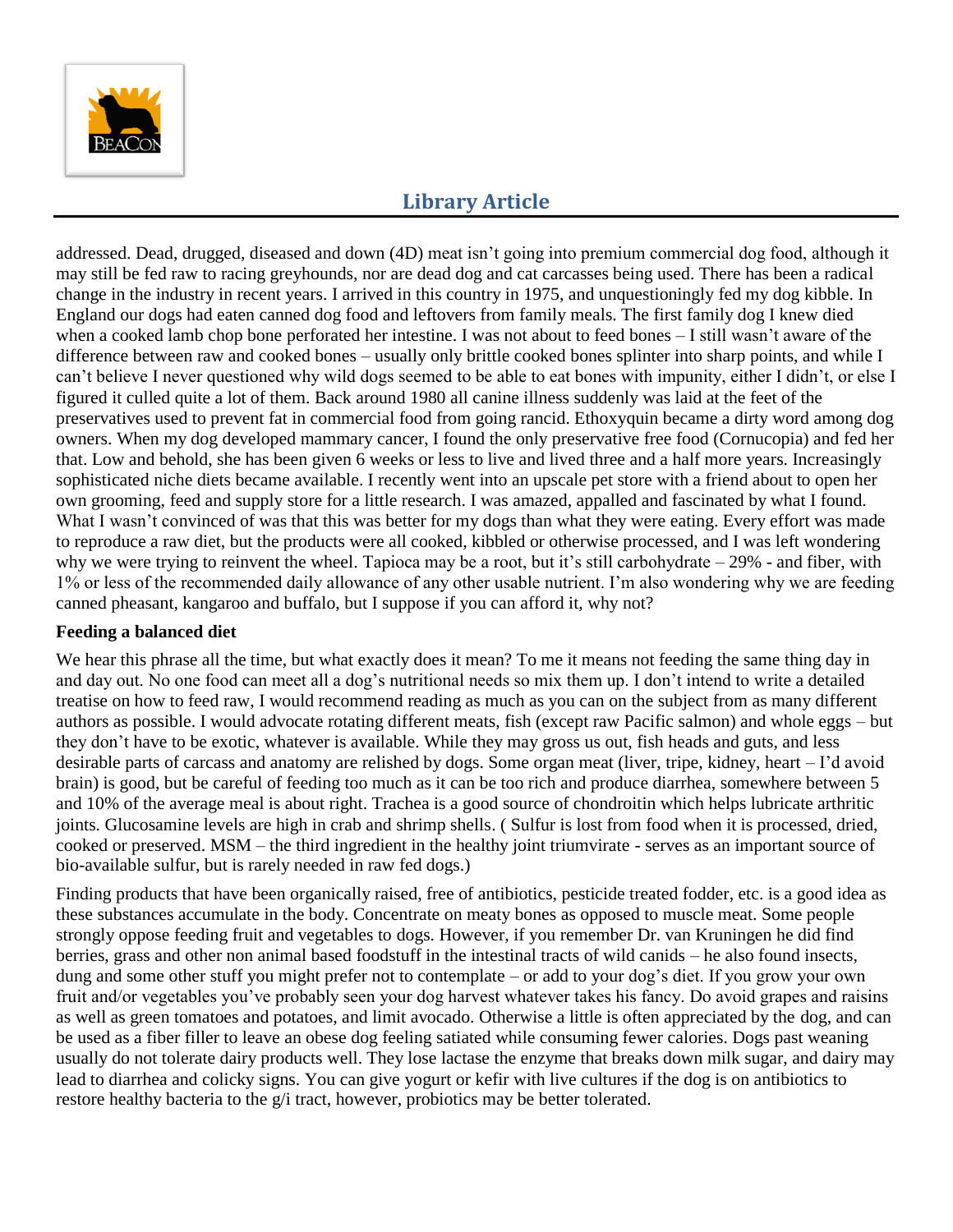

Supplementing the diet – whether raw or kibbled – is much debated, and is and of itself a major industry. I do believe a good source of Essential Fatty Acids (EFAs) especially omega 3 is very important. Beyond that I tend not to add anything unless a particular dog has a particular need. Remember too much can be as bad as too little. Some people do advocate adding kelp and alfalfa, and I can see benefits in doing so.

Concern about bacteria – especially *Salmonella* spp., *E.coli* and *Campylobacter jejuni* – keeps a lot of people from raw feeding their dogs. However, these organisms exist on the meat we prepare for our families, these and other pathogenic bacteria are present in commercial kibbles, on fruits and vegetables, and provided we take appropriate precautions – washing hands, surfaces and utensils carefully – they do not pose a particular risk to owners – special care must be exercised if immune compromised people are present in the home. Because bacteria multiply rapidly between 40 °F and 140 °F, freezing and refrigerating raw meat helps to reduce the bacterial content of the food. The rapid transit of the food through the dog's digestive system, and highly acid stomach secretions protect dogs from these illnesses, although again, if you have an immune compromised dog home prepared, cooked diets may be more appropriate.

How much to feed can also be a concern. Some beardies only eat what they need while others gorge, some can maintain their optimum weight apparently living on air, whereas others burn food off so fast they can require three or four times the amount to just stay at a good weight. In general, start with 1-2% of the dog's weight – usually about half the volume of kibble. Dogs generally drink less on raw diets as there is a high fluid content to the food. Kibble has to be hydrated, preferably before it is fed, but if not it will absorb fluids inside the dog. Poops tend to be small, white and crumble – much less offensive to clean up or step in.

It takes a while for some kibble fed dogs to adapt to a raw diet, and they may need to be coaxed at first to this strange new stuff. (Puppies take to it happily from the get-go.) There is a concern that bones can crack molars and this is legitimate. Dogs' teeth have become softer and more brittle on kibbled diets, and it can take three generations of raw feeding to restore their "wild" strength. Even then, bones can break teeth, nothing comes without a price. Dogs also choke to death on kibbles, greenies and rawhides. If you prefer to feed ground raw food – despite those who feel raw, whole carcasses are the only proper way to feed – you will remove that risk, and yet the teeth will become stronger and the tooth cleaning power of the diet is the same as with the whole bones. You do lose jaw exercise, however. Softer bones – poultry, neck bones – may also be safer for dogs that are new to the raw diet. If your dog is a gulper, hold onto the other end of the bone so he doesn't try to swallow it whole. (Removing competition from other dogs may go a long way to reduce these tendencies.)

So that is why I feed my dogs raw. It costs about the same as feeding a top quality kibble, but feeding dogs well is an expensive proposition, and few people reading this are buying their dog's food at the supermarket. It is messier than feeding dry food, but cleaning up after dogs on a kibbled diet is messier. One downside I have experienced a couple of times is dreaming that I too was eating raw, and waking up having been downing a raw hamburger or chewing on a raw chicken wing, can leave a less than pleasant taste in your mouth!

Whatever you feed your dog you should feel good about it, and your dog should be healthy and a good weight. That is success; however, you go about it. Diets should be tailored to the needs of the individual dog, and there will be considerable variation, something the pet food industry is just beginning to wake up to. No diet can protect your dog against every illness that may come his way, and some dogs could live exclusively on shoe leather and probably have long and disease free lives. We do the best we can with current knowledge. The more we can learn though, the better we will be able to feed our dogs.